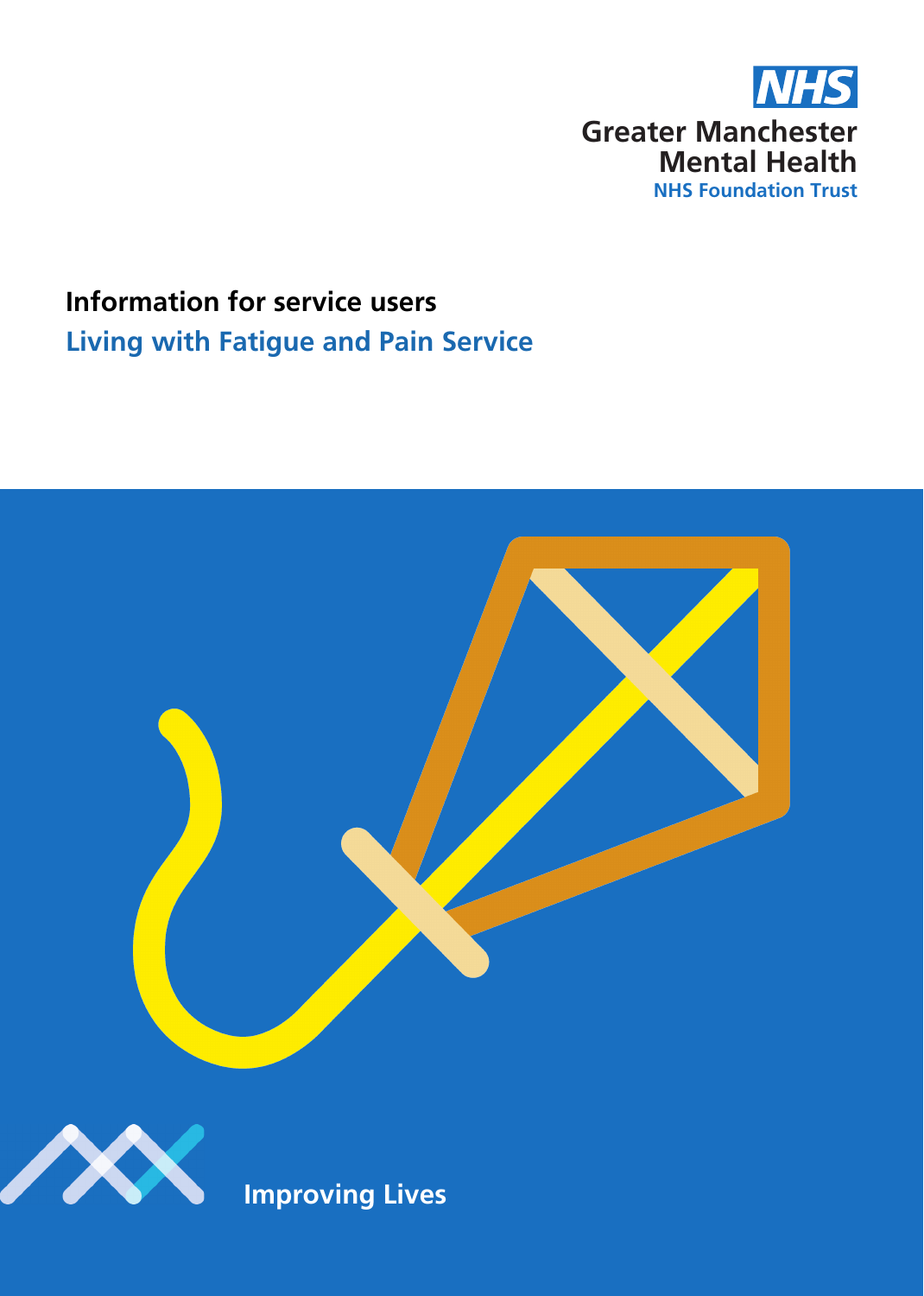# Living with Fatigue and Pain Service

The service offers a supported self-management programme for adults who have a confirmed diagnosis of a long-term physical health condition where fatigue and/or pain are the main problems (onset of more than six months).

The service offers individual clinic sessions as well as a mindfulness course for pain and illness. The programme aims to support you to build skills and confidence to manage and adapt to living with fatigue and pain, reduce the daily impact of your condition, and work towards increasing independence and activity.

# **Who is the service for?**

The service is for individuals who are registered with a Manchester GP, have a long-term physical health condition, and are:

- Experiencing persistent pain and/or fatigue.
- Medically stable and able to travel to appointments.
- Not currently waiting for further investigations or treatment.
- Interested in using mindfulness as part of their symptom management.
- Ready to work towards a self-management approach.

## **How do I access the service?**

You can be referred to the service by your GP, consultant or relevant health professional. The service also accepts self-referrals.

Please contact the service on **0161 271 0801.**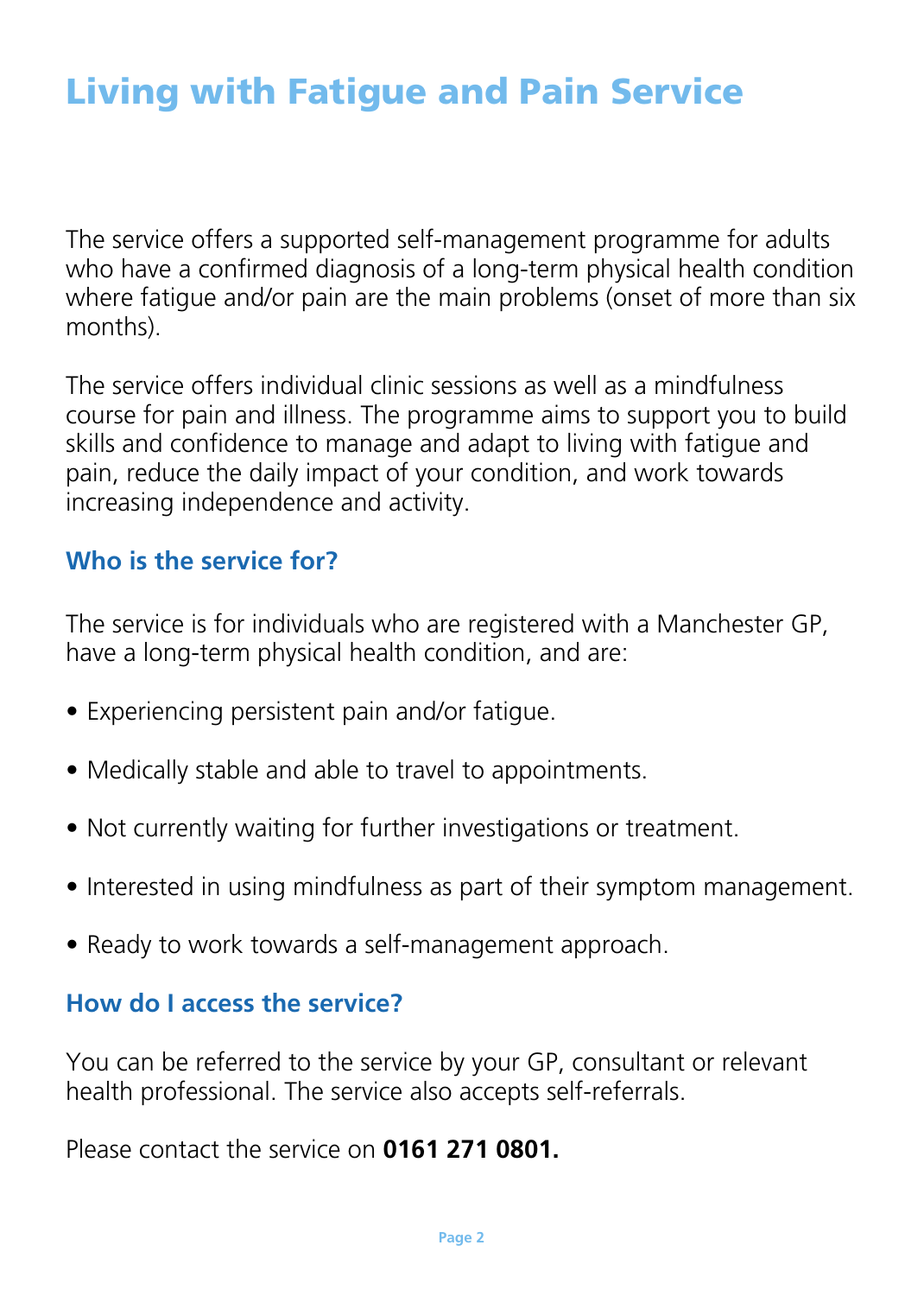# **What happens after I have been referred to the service?**

We will send you information about the service and ask that you return an opt-in form if you are interested in meeting with us. You will then be contacted by a member of the team who will arrange an appointment to discuss the possible options with you.

During the first appointment, we will gather information about how your condition impacts you on a day-to-day basis, talk to you about the service, and decide together on which approach would be suitable for you.

Clinic appointments are available in various locations across Manchester. The Mindfulness course is delivered at Gaskell House, Swinton Grove (near the Manchester Royal Infirmary).

# **What will I learn on the programme?**

The programme teaches a range of self-management skills which include:

- Effective pacing.
- Working towards personal goals which meet your individual needs and values. Your goals could be related to a particular area of activity that you wish to develop.
- Understanding the physical and emotional effects of a long-term condition and how best to manage them.
- Using mindfulness skills to help with self-management.
- Sleep management techniques.
- Managing setbacks.